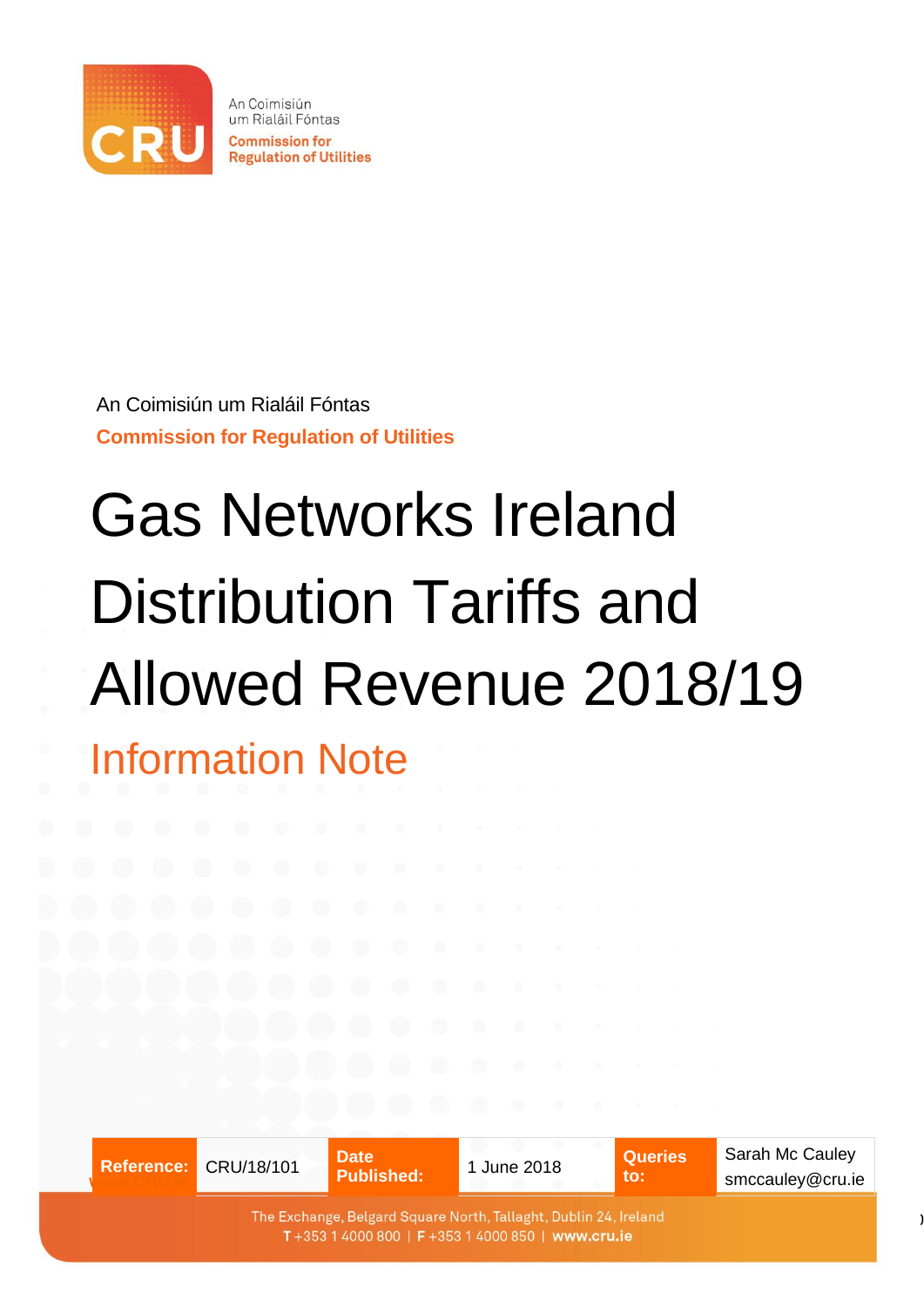## **Executive Summary**

Article 29 of the Tariff Network Code<sup>1</sup>, now requires that transmission reserve prices and a set of accompanying information is published 30 days ahead of the annual yearly capacity auctions. The annual yearly capacity auctions will be held on 2 July 2018 for the forthcoming gas year which commences on 1 October 2018. As a result, this is the first time that the transmission reserve prices for the coming gas year will be known to Shippers in advance of the annual yearly capacity auctions. Although it is not required under Article 29, as the transmission and distribution tariffs are calculated together, the Commission for Regulation of Utilities (CRU) is also publishing the distribution tariffs.

It should be noted that, under Article 30 of the Tariff Network Code, a more detailed paper on the transmission tariff information will be published 30 days ahead of the gas tariff period which runs in from 1 October – 30 September. This paper will contain the information typically included in the CRU's tariff decision papers. This CRU will also take this opportunity to publish a more detailed paper containing distribution tariff information.

On the basis of the revenues, forecast capacity bookings and forecast commodity flows the network tariffs, that will prevail from 01 October 2018 to 30 September 2019 are outlined in the table below.

|                            | <b>2017/18 Tariff</b>                             |                                                      | 2018/19<br><b>Tariff</b>           | <b>Nominal</b>                                        | Real <sup>2</sup>                                     |
|----------------------------|---------------------------------------------------|------------------------------------------------------|------------------------------------|-------------------------------------------------------|-------------------------------------------------------|
|                            | 2017/18<br>charge in<br>17/18 monies<br>(Nominal) | 2017/18<br>charge in<br>18/19<br>monies<br>(Nominal) | 18/19 charge<br>in 18/19<br>monies | 17/18 charge<br>in 17/18<br>monies vs<br>18/19 tariff | 17/18 charge<br>in 18/19<br>monies vs<br>18/19 tariff |
| <b>Capacity</b><br>Charge  | 158.3296                                          | 160.0118                                             | 152.1816                           | $-3.9%$                                               | $-4.9%$                                               |
| <b>Commodity</b><br>Charge | 0.3424                                            | 0.3461                                               | 0.3318                             | $-3.1\%$                                              | $-4.2%$                                               |

#### **Table 1 Distribution Tariffs 2018/19**

1

<sup>1</sup> Commission Regulation (EU) 2017/460 – 16 March 2017

<sup>2</sup> Forecast HICP inflation of 1.06% for 18/19, average of Central Bank and Dept. of Finance forecasts.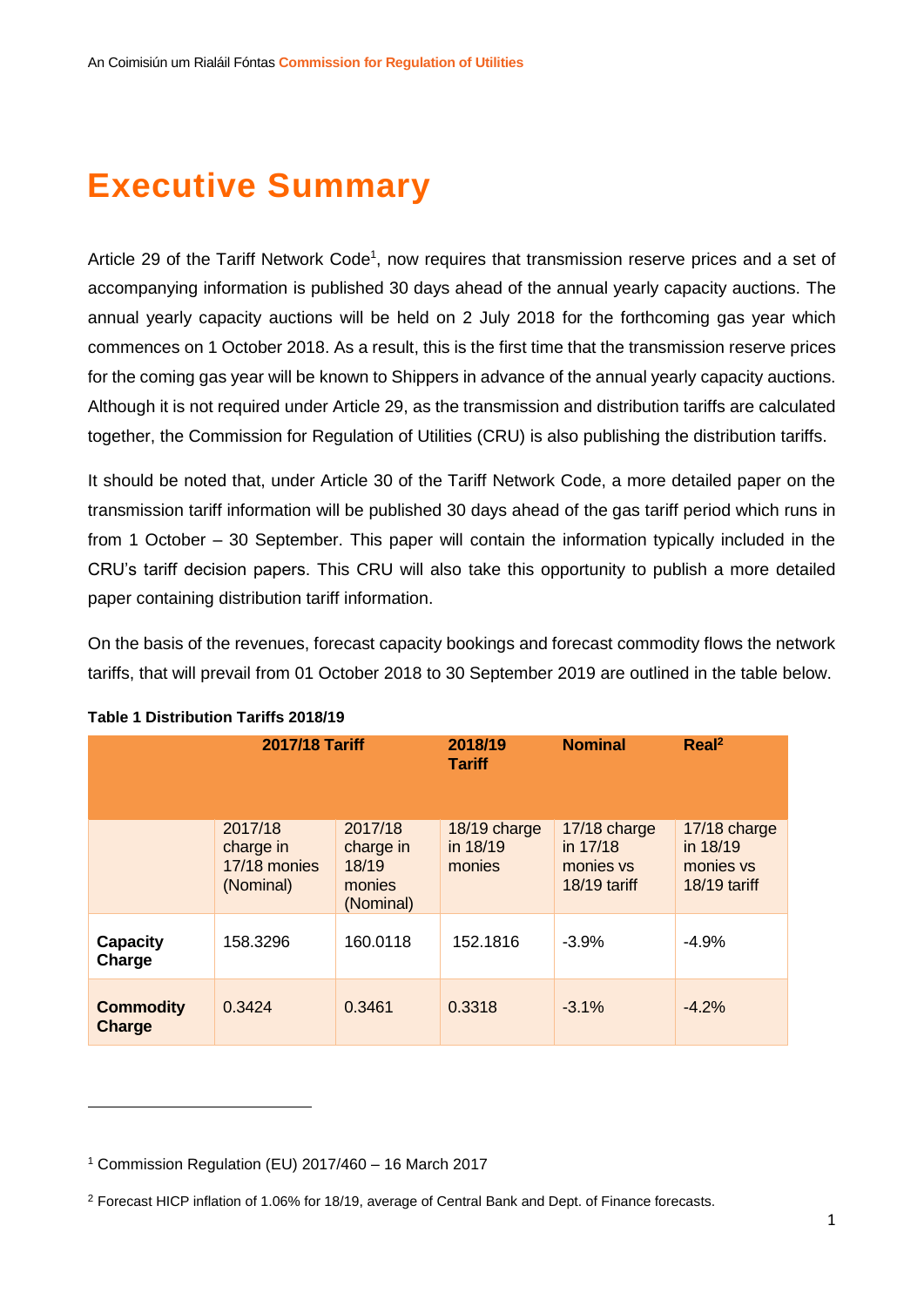In nominal terms capacity charges have decreased by **3.9%** and commodity charges have decreased by **3.1%.** Therefore, distribution network tariffs<sup>3</sup> in nominal terms are down **c.4%** when compared to 2017/2018 tariffs.

Network tariffs are charged to gas suppliers who may choose to pass them on to their customers.The distribution network tariff charge in this paper will equate to a **c.1.25%** decrease on an average residential gas customer's bill.

The combined effect of the Transmission and Distribution Network Tariffs for 2018/19 on an average residential gas customer's **annual** bill would see a decrease of c. **€13.67**, which overall is a **1.8%** decrease.

**.** 

<sup>&</sup>lt;sup>3</sup> Weighted average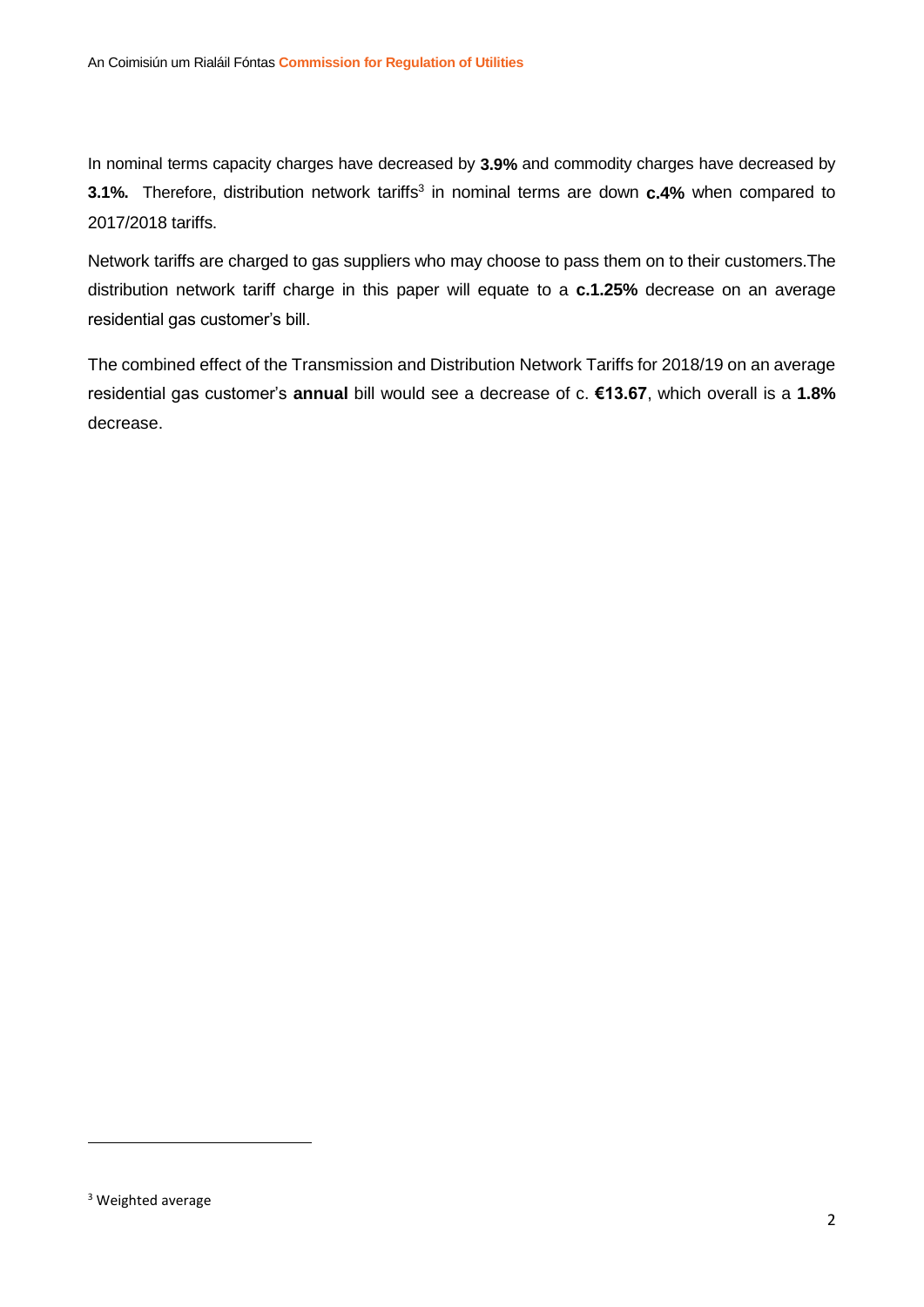# **Public Impact Statement**

The CRU is legally responsible for regulating network charges in the natural gas market. The CRU may set the basis for charges for using the transmission systems. The CRU does so this in the best interests of the consumer. Our goal is to ensure that the gas is safely and securely supplied and that the charges are fair and reasonable.

The key customer impacts are as follows:

- Distribution network tariffs in nominal terms are down c.4% when compared to 2017/2018 tariffs. Network tariffs are charged to gas suppliers who may choose to pass them on to their customers. The distribution network tariff charge in this paper will equate to a c.1.25% decrease on an average residential gas customer's bill.
- The combined effect of the Transmission and Distribution Network Tariffs for 2018/19 on an average residential gas customer's annual bill is a decrease of c. €13.67, which is a 1.8% decrease.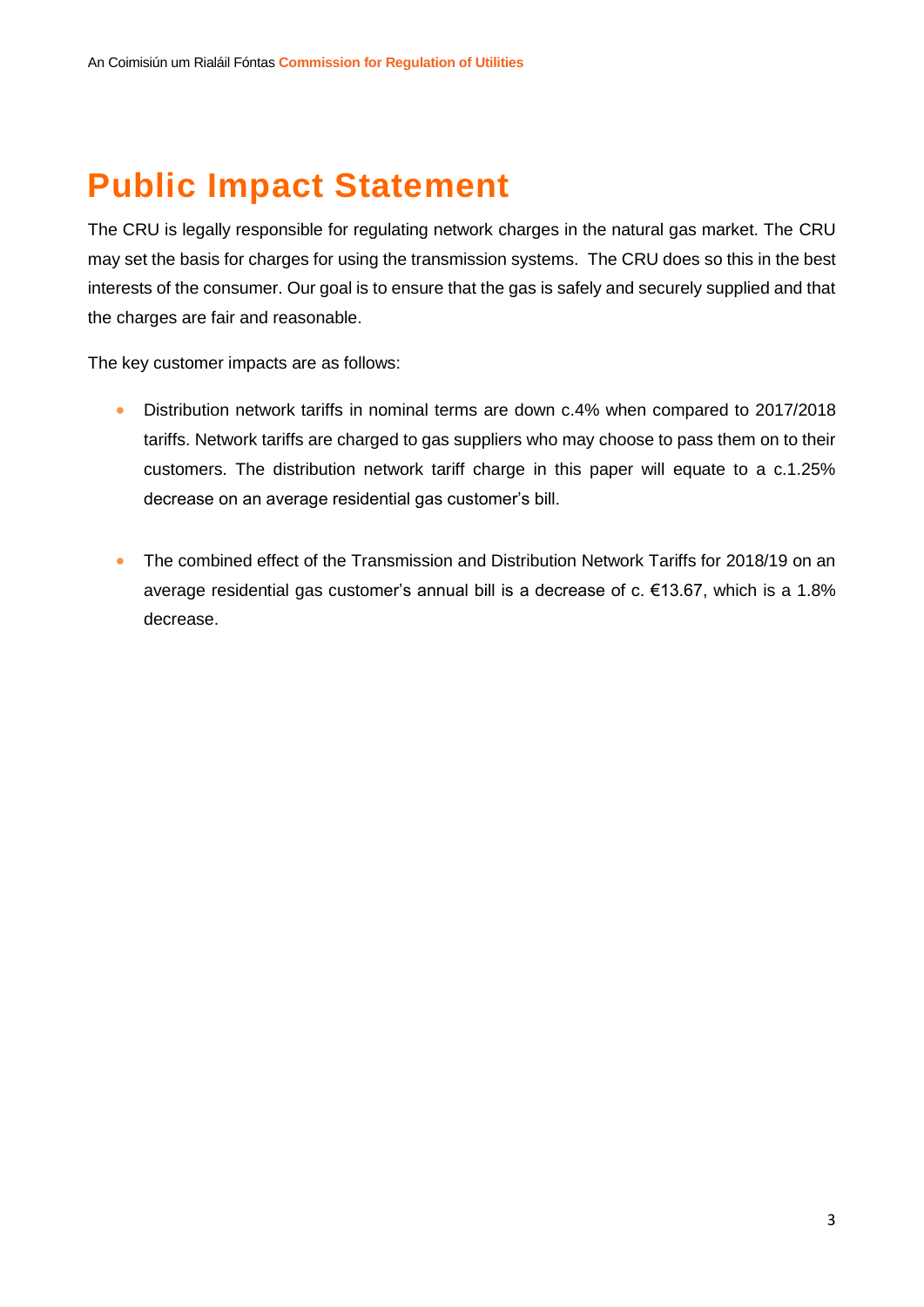# **Glossary of Terms and Abbreviations**

| <b>Abbreviation or Term</b>                         | <b>Definition or Meaning</b>                                                                                                                                                                                                                                      |  |  |  |
|-----------------------------------------------------|-------------------------------------------------------------------------------------------------------------------------------------------------------------------------------------------------------------------------------------------------------------------|--|--|--|
| <b>Allowed Revenues</b>                             | The sum of revenues that the TSO is entitled to obtain in<br>a given period, as approved by the CRU.                                                                                                                                                              |  |  |  |
| <b>CRU</b>                                          | <b>Commission for Regulation of Utilities</b>                                                                                                                                                                                                                     |  |  |  |
| <b>Correction Factor (K-Factor)</b>                 | An adjustment of revenue applied to rectify over or under<br>recoveries.                                                                                                                                                                                          |  |  |  |
| <b>Distribution Supply Point</b><br><b>Capacity</b> | Capacity in kilowatt-hours (kWh) at a Supply Point that is<br>deemed to be reserved for the peak day. A "1-in-50"<br>peak day is used, which is based on weather conditions<br>so severe that statistically they are only likely to occur<br>once every 50 years. |  |  |  |
| <b>Extra-over items</b>                             | Work items not included in the Price Control                                                                                                                                                                                                                      |  |  |  |
| <b>GNI</b>                                          | <b>Gas Networks Ireland</b>                                                                                                                                                                                                                                       |  |  |  |
| Pass-through items                                  | Work items that were included in the Price Control but<br>the costs of which were not certain at the time of the<br>Price Control.                                                                                                                                |  |  |  |
| <b>Price Control</b>                                | A 5 - yearly review of GNI's allowed revenues.                                                                                                                                                                                                                    |  |  |  |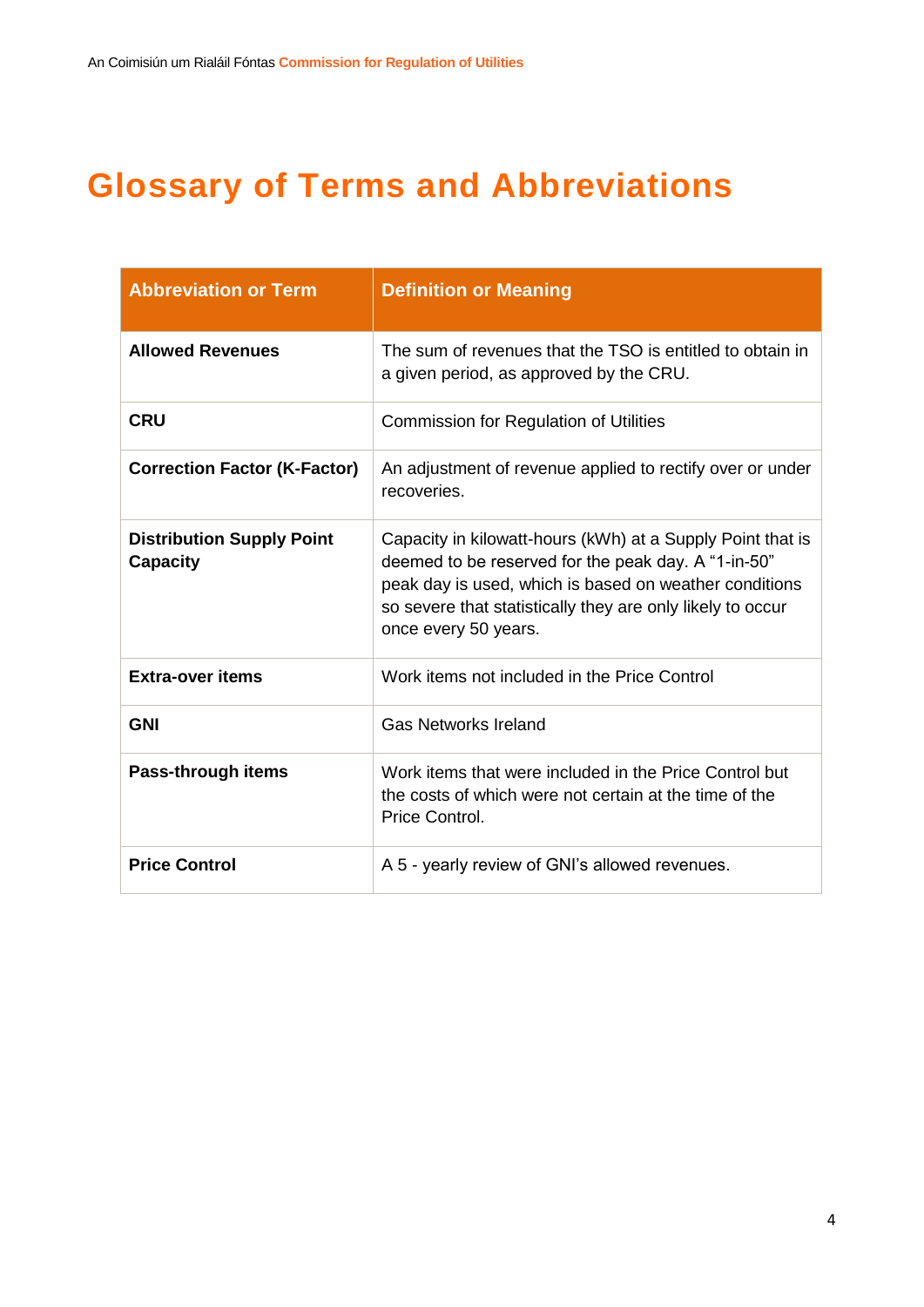# **1 Introduction**

### **1.1 Commission for Regulation of Utilities**

Under the Gas (Interim) (Regulation) Act, 2002, the CRU is responsible for regulating charges in the natural gas market. Under Section 14 of the Act, the CRU may set the basis for charges for transporting gas through the transmission system.

This paper outlines the CRU's decision in relation to the Gas Networks Ireland's (GNI) allowed revenues and distribution tariffs that will apply from 01 October 2018 to 30 September 2019.

The calculation of distribution tariffs is based on the Price Control (PC4) (CER/17/259) which established revenues for distribution over the 5 year period from October 2017 to September 2022.

#### **1.2 Background Information**

Article 29 of the Tariff Network Code<sup>4</sup>, requires that transmission reserve prices and accompanying information is published 30 days ahead of the annual yearly capacity auctions. This year, the annual yearly capacity auctions will be held on 2 July 2018. As a result, this is the first time that the transmission reserve prices and a set of accompanying information will be published at the earlier time of 1 June 2018.

Although it is not required under Article 29, as the transmission and distribution tariffs are calculated together, the CRU is publishing the distribution tariffs along with the transmission tariffs.

## **1.3 Related Documents**

**.** 

 Decision on October 2017 to September 2022 distribution revenue for GNI (CER/17/259).

Information on the CRU's role and relevant legislation can be found on the CRU's website at [www.cru.ie](http://www.cru.ie/)

<sup>4</sup> Commission Regulation (EU) 2017/460 – 16 March 2017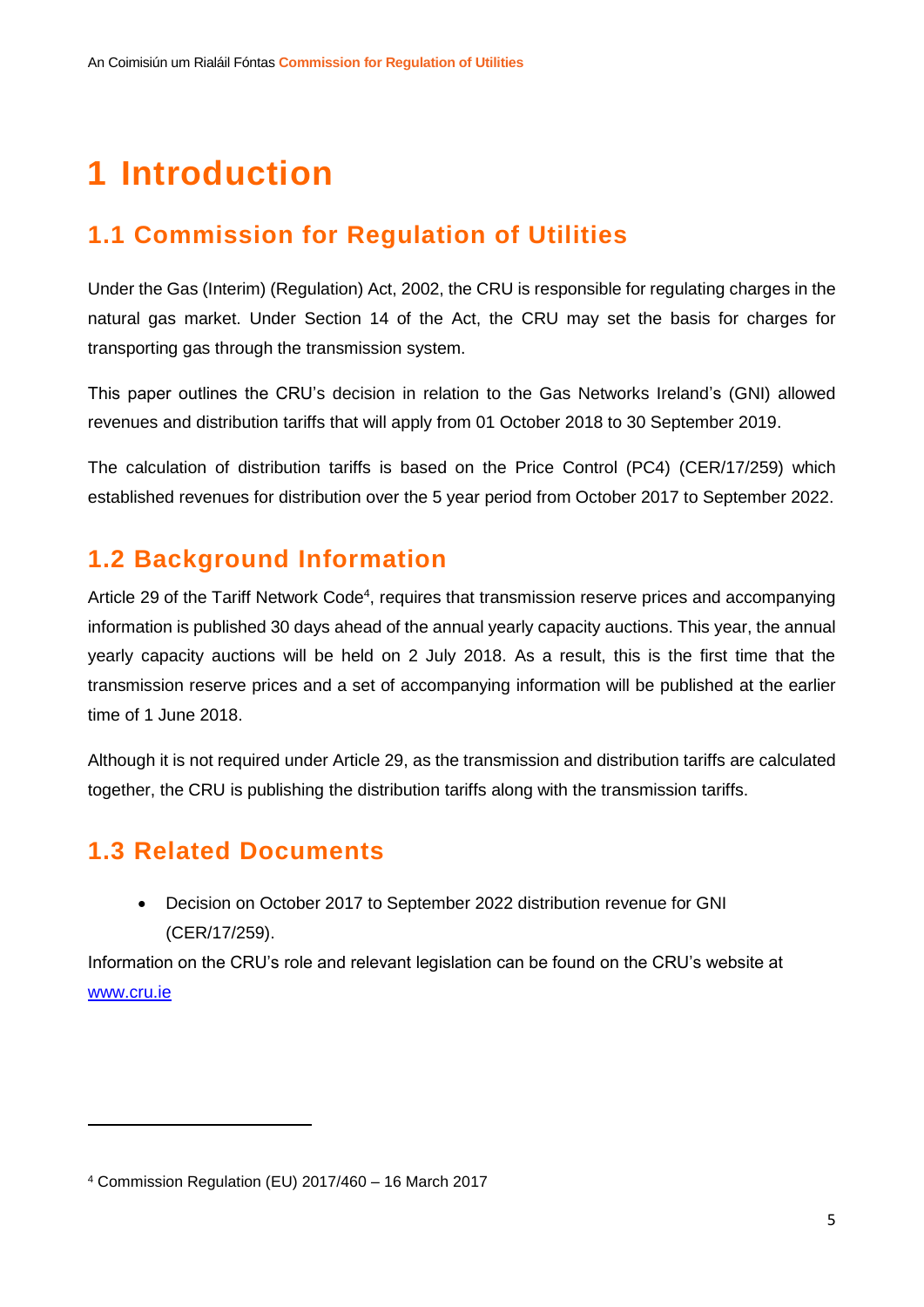# **2 Setting the tariffs for 2018/19**

#### **2.1 Revenue setting process and inputs**

In August 2017, the CRU published its Decision Paper (CER/17/259) on the allowed revenue that GNI's distribution business may recover over the Price Control period from 01 October 2017 to 30 September 2022.

#### **2.2 Pass-through costs and extra-over items**

As part of the annual tariff setting, GNI submits requests for items that are either considered passthrough costs or extra over items. Pass though costs are those which at the time of the Price Control, the exact expenditure was not finalised. The CRU has decided to allow GNI **€3.47m** to GNI for passthrough cost for 2018/19 tariffs. This includes an allowance of **€2m** for Supplier of Last Resort (SoLR)<sup>5</sup> , **€0.45m** for gas shrinkage and **€1.02m** for safety initiatives and advertising.

In addition to pass-through costs, GNI has also submitted a request of **€0.666m** for extra over items, which are items that were not foreseen at the time of the Price Control. The CRU has not provided an allowance for extra over items at this time.

### **2.3 Correction Factor (K-Factor)**

**.** 

A correction factor is an adjustment of revenue applied to rectify over or under recoveries.

The distribution correction factor for 2018/19 tariffs is a **€4.09m** give-back. This over-recovery relates to a 2016/17 allowed revenue variance (€2.58m), pass-through costs (€1.36m) and interest costs (€0.149m) 6 .

<sup>&</sup>lt;sup>5</sup> The role of the SoLR is to ensure the continuity of supply to customers where a shipper ceases operation. Bord Gáis Energy (BGE) is the designated SoLR. As part of the PC4 Decision, the CRU decided that costs incurred for SoLR would be treated as a 100 per cent pass-through cost.

<sup>&</sup>lt;sup>6</sup> In setting the 2018/19 tariffs an inflation rate of 1.06% is assumed. This is average of the Central Bank, ESRI and Dept. of Finance forecasts.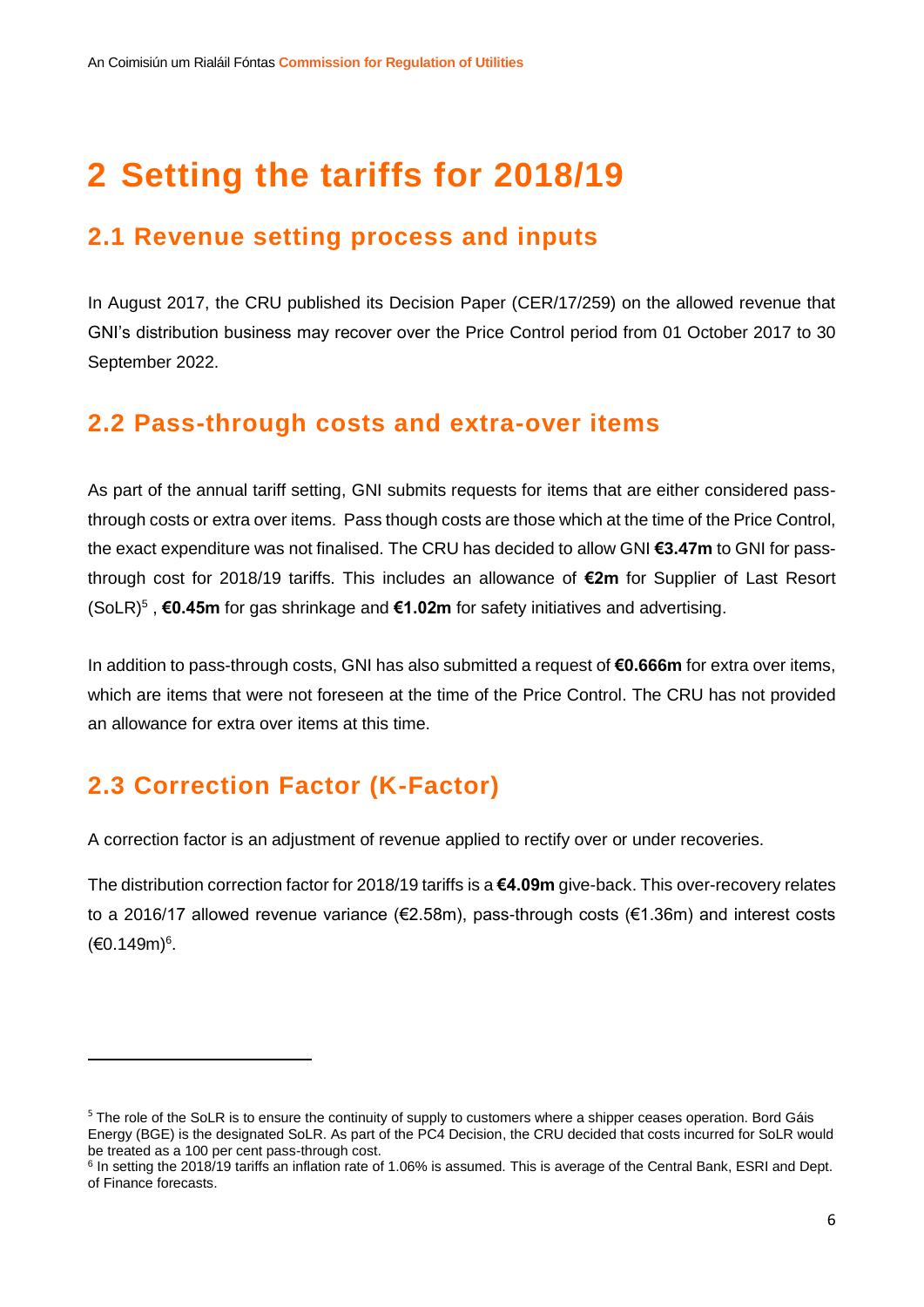## **2.4 Demand Projections**

As part of the PC4 Decision demand projections were estimated by GNI for each of the five years of the control period. As part of the setting of annual tariffs these demand figures have been adjusted to consider the latest available forecasts.

At a high-level, GNI forecast distribution demand to increase by **c.4%** when compared to the 17/18 tariff demands.

Distribution Supply Point Capacity (SPC)<sup>7</sup> in 2018/19 is forecast to increase by **c.7%** compared to 2017/18 tariff forecasts. This is due mainly to a higher 1 in 50 in 2018/19, underlying growth due to gross domestic product (GDP) and expected growth in new connections.

For the forthcoming year, total distribution commodity forecasts are **c.4%** higher than 17/18 tariff forecasts. This is reflective of higher than anticipated growth in the Non-Daily Metered (NDM) sector, due to strong growth in the economy. The Daily Metered (DM) and Large Daily Metered (LDM) commodity is in line with 2017/18 with growth being off-set by lower efficiencies.

**.** 

 $<sup>7</sup>$  Relates to the capacity for the peak day reserved for a gas supply point.</sup>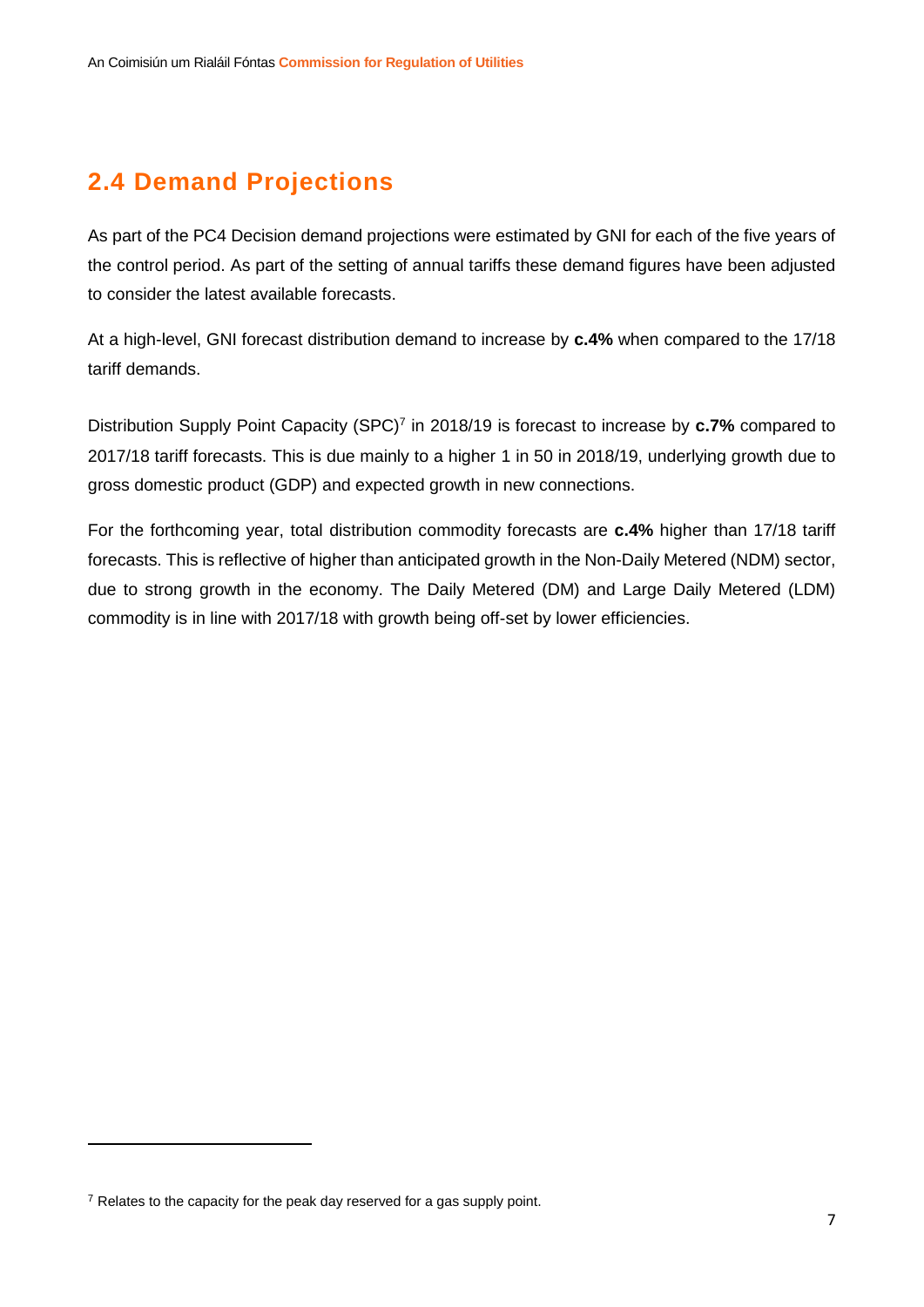## **3 CRU Decision on Distribution Tariffs for 2018/19**

Previous sections outline the elements affecting the distribution tariffs which will apply from 01 October 2018 to 30 September 2019. The CRU hereby directs Gas Networks Ireland to implement the tariffs set out in the table below from 01 October 2018 to 30 September 2019, based on an allowed revenue of €204m.

Overall, capacity tariffs are down 3.9% in nominal terms versus 2017/18 and commodity tariffs are down 3.1% on 2017/18. Therefore, distribution network tariffs for 2018/19 have decreased by c.4% compared to 2017/18.

|                            | <b>2017/18 Tariff</b>                             |                                                      | 2018/19<br><b>Tariff</b>           | <b>Nominal</b>                                        | Real <sup>8</sup>                                     |
|----------------------------|---------------------------------------------------|------------------------------------------------------|------------------------------------|-------------------------------------------------------|-------------------------------------------------------|
|                            | 2017/18<br>charge in<br>17/18 monies<br>(Nominal) | 2017/18<br>charge in<br>18/19<br>monies<br>(Nominal) | 18/19 charge<br>in 18/19<br>monies | 17/18 charge<br>in 17/18<br>monies vs<br>18/19 tariff | 17/18 charge<br>in 18/19<br>monies vs<br>18/19 tariff |
| <b>Capacity</b><br>Charge  | 158.3296                                          | 160.0118                                             | 152.1816                           | $-3.9%$                                               | $-4.9%$                                               |
| <b>Commodity</b><br>Charge | 0.3424                                            | 0.3461                                               | 0.3318                             | $-3.1%$                                               | $-4.2%$                                               |

#### **Table 3.1: Distribution Tariffs 2018/19**

#### **3.1 Next Steps**

**.** 

It should be noted that, under Article 30 of the Tariff Network Code, a more detailed paper on the transmission and distribution tariffs will be published 30 days ahead of the gas tariff period which runs in ROI from 1 October – 30 September. It should be noted however that the Tariff figures will not change for 2018/19.

<sup>8</sup> Forecast HICP inflation of 1.06% for 18/19, average of Central Bank and Dept. of Finance forecasts.